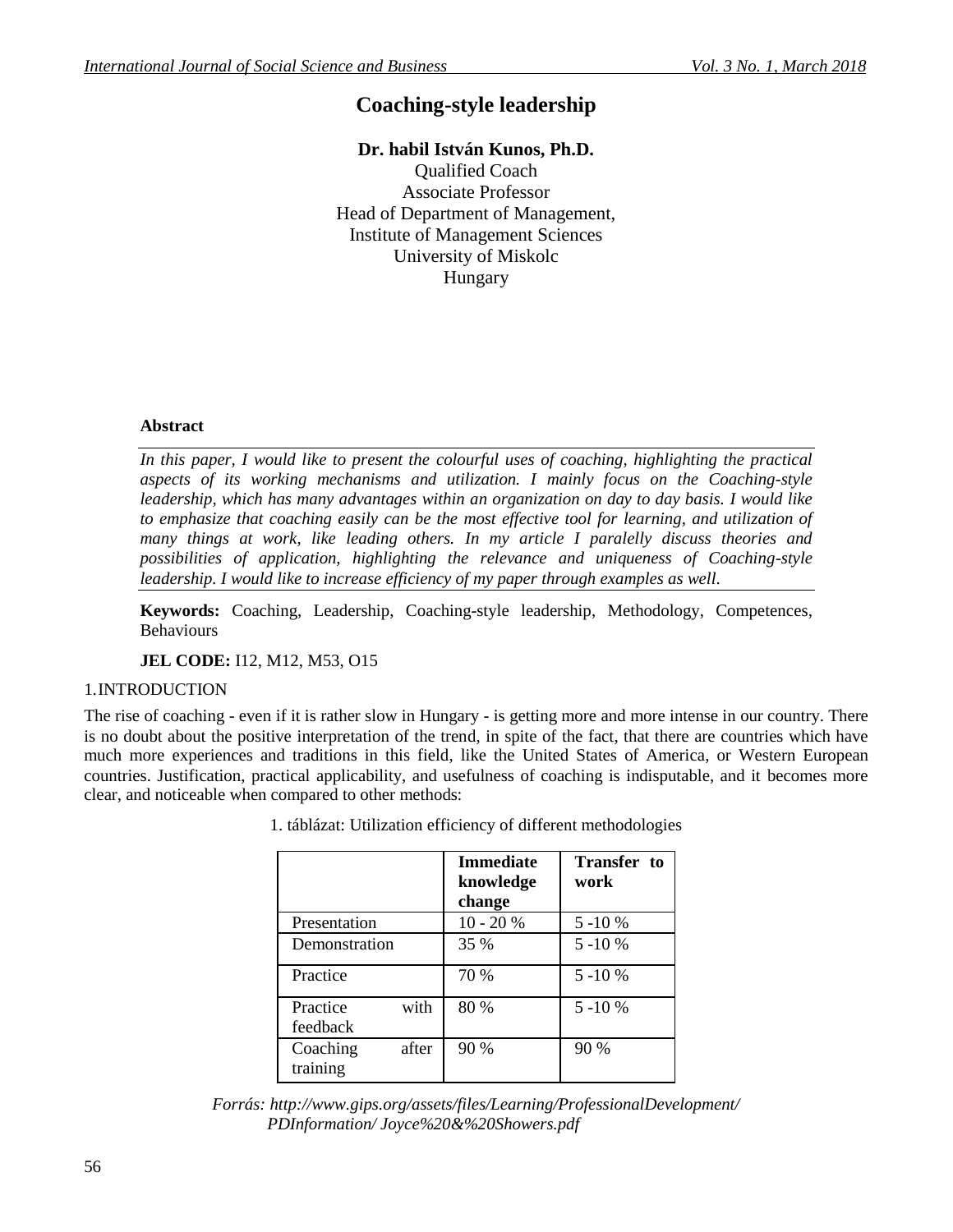Development of coaching can be manifested in many ways, like implementation of coaching also can be very diverse. From leadership point of view, the alpha of the symbiosis we are talking (writing) about can be the Coaching-style leadership. Being a leader as a coach is not a new interpretation. Though previous research works related to this topic has been called an "instructor", "trainer" or "developer", a leader who used coaching methods as well within the management repertoire. Since Evered and Selman for the first time (since 1989) considered coaching as a managerial "core" competency, many managers "discovered" coaching. The HR practice that emerged under this effect began to leak to line leaders, and workers have become increasingly committed to their own development. Talent development has increasingly required from managers a day-to-day coaching-style leadership to become a developer of their subordinates this way. At that time, lack of resources could not provide effective support for managers in their coaching activity.

In the past, coaching was simply referred to the healing power of inferior power. However, its perception has been well-placed, so the former "lack of orientation" approach has been replaced by a development orientation, where coaching as a driving method is now considered a day-to-day direct driving practice where the subordinate can recognize its capabilities and possibilities for higher performance. Actually, it is a learning process that is designed, to strengthen commitment, guidance, and help as a "learner". A partnership between the coach and his client, where the emphasis is on promoting the learning process mentioned above. While the coach comes from "outside", the coaching service is provided to an organization's employee, the coaching-style leader helps behavioural change of subordinate(s), which actually means learning the development.

The most common goals of coaching-style leadership include increasing the workplace's performance through learning, which is, however, a much more complicated, multi-dimensional development. For example, by deeper employee self-knowledge through intensive feedback can manifest other kind of social benefits of the coachee (client, in this case the worker itself), and can improve general behavior of the employee.

In summary, the term "coaching-style leader" describes those managers who use coaching tools on a daily basis regarding their employees.

Some people believe that the number of coaching-style leaders is small, as many of leaders do not possess the appropriate coach qualification and skills, moreover there is lack of time, lack of commitment, no remuneration system that is designed for this kind of system, or not considered as an important leadership role.

At the same time, qualified, competent leaders who consider themselves coaching-style leaders can become effective job coaches.

Effective coaching-style leaders have a number of common features, such as helping attitudes, less management needs, empathy, openness to personal learning, or feedback (Hunt & Weintraub, 2002). Coaching-style leadership can be fueled by these attributes. Ellinger and Bostrom (2002) identified three fundamentally necessary categories: commitment to their own leadership roles, commitment to learning and learning processes, and commitment to "learners".

First of all, these leaders are strongly convinced that their coaches are supposed to support their development and that they are expected to do so. There is a difference between coaching - which is usually about people - and the "classical" driving method that tells workers what they need to do (Ellinger & Bostrom, 2002). Leaders generally have instructions, guidance, and evaluation, while coaching-style leadership is about delegation, assistance, development, support, and obstructions. At the same time, it is important to emphasize that, in the majority of cases, both approaches are needed. In some cases, the leader should be able to switch between the above styles, because there can be situations where coaching-style leadership is inappropriate in practice (eg. lack of time, decision-making competence, etc.).

By virtue of their abilities, exemplary leaders become effective coaches through their own competences, process attitudes, and belief in their acquired knowledge. They have no doubt about their efficiency, they can build trust, build relationships, and work with their employees to strive for harmony, as they really take the support of their colleagues seriously. Learning and the learning process are important, necessary, never ending, and are considered to be all-important. Learning is most effective when it has feedback, and comes back-to-work, coupled with the engagement of learners (coachees) towards their own development. The chance of success is increased if a person with a coaching view sees the coachee's ability and commitment to a mutual learning-based process, feels the desire of the learner to acquire newer and newer information that adds to the need of answer for "Why?" questions.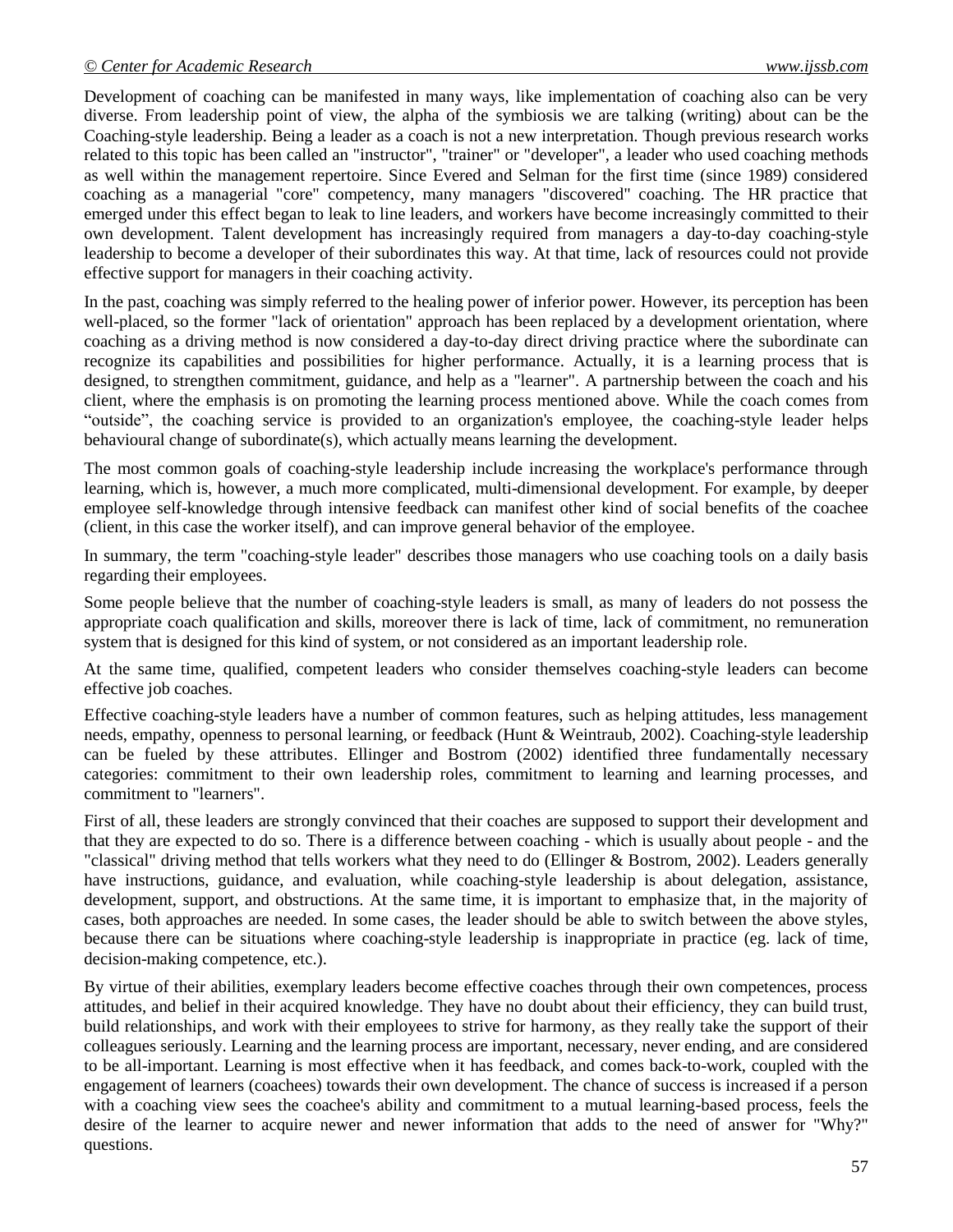Since coaching became an informal learning strategy used by leaders, involvement in coaching-type dialogs was also important. Mumford showed in 1993 that effective leadership activities should support learning, the new task (and empowerment for that), the challenge, the problem solving within the group, and have to make difference between various performance dimensions and unsuccessful work.

Basic conditions for coaching-style leadership include high levels of active listening, observation and analytical skills, adequate interview and interviewing skills. In doing so, a typical behavior is the delivery and reception of performance feedback, the communication of clear goals in the right form, and the provision of a supportive environment for coaching (Mobley, 1999).

The competences required for coaching-style leadership and the ability to transfer them into practice, the definition of boundary conditions has been put at the center of research. Ellinger and Bostrom (2002) identified thirteen coach competencies that have an incentive for subordinates, including:

Behaviours supporting delegation:

- adequate questioning to encourage the subordinates to think,
- appearance as a resource breakdown of barriers,
- the "ownership" of employees,
- restraint not giving answers.

Behaviours supporting motivation:

- giving feedback (towards employees);
- receiving feedbacks from employees,
- together developed solutions "talk over",
- creating and supporting a learning environment,
- defining and communicating expectations,
- promoting change of perspectives,
- widening the employees' horizons, highlighting different viewpoints,
- use analogies, scenarios, and examples,
- supporting others to promote learning.

Behavior-Taxonomy of Beattie (2002):

- thinking reflective or prospective thinking,
- information knowledge sharing,
- delegation delegation, trust,
- evaluation feedback and consideration, definition of development needs,
- counseling instructions, guidelines, suggestions, coaching (advice from the author)
- professionalism role model, standardization, planning and preparation,
- attention support, commitment, availability, reassurance, involvement, and empathy
- developing others,
- motivating workers to increase their flexibility.

Subsequent comparative studies (Hamlin, Ellinger & Beattie, 2006) have shown that there is a strong congruence between the above coaching-style leadership competencies, while Noer, Leupold and Valle (2007) have suggested to accept coaching-style leadership as a dynamic interaction, that means triumvirate of evaluation, challenge, and support.

The effectiveness of coaching-style leadership can be significantly influenced by environmental factors. Beattie's (2006) parallel research at two organizations revealed that the political, economic, social environment and technological trends have an impact on the style of leadership and learning needs. Taking organizational effects, the past, the mission, and the triangle of strategy-structure culture have decisive importance. "Learning organizations" can play major role in ensuring their leaders to lead their team in coaching-style. The human resource strategy is also a critical point, namely to what extent it supports the leaders' ambitions in this regard.

Organizations have different personnel development concepts and infrastructural capabilities that determine their leaders' way of thinking, regarding role-, commitment-, and remuneration- consciousness. Nevertheless, we must mention the paradox that arises from the coexistence of leaders' coach and evaluation role.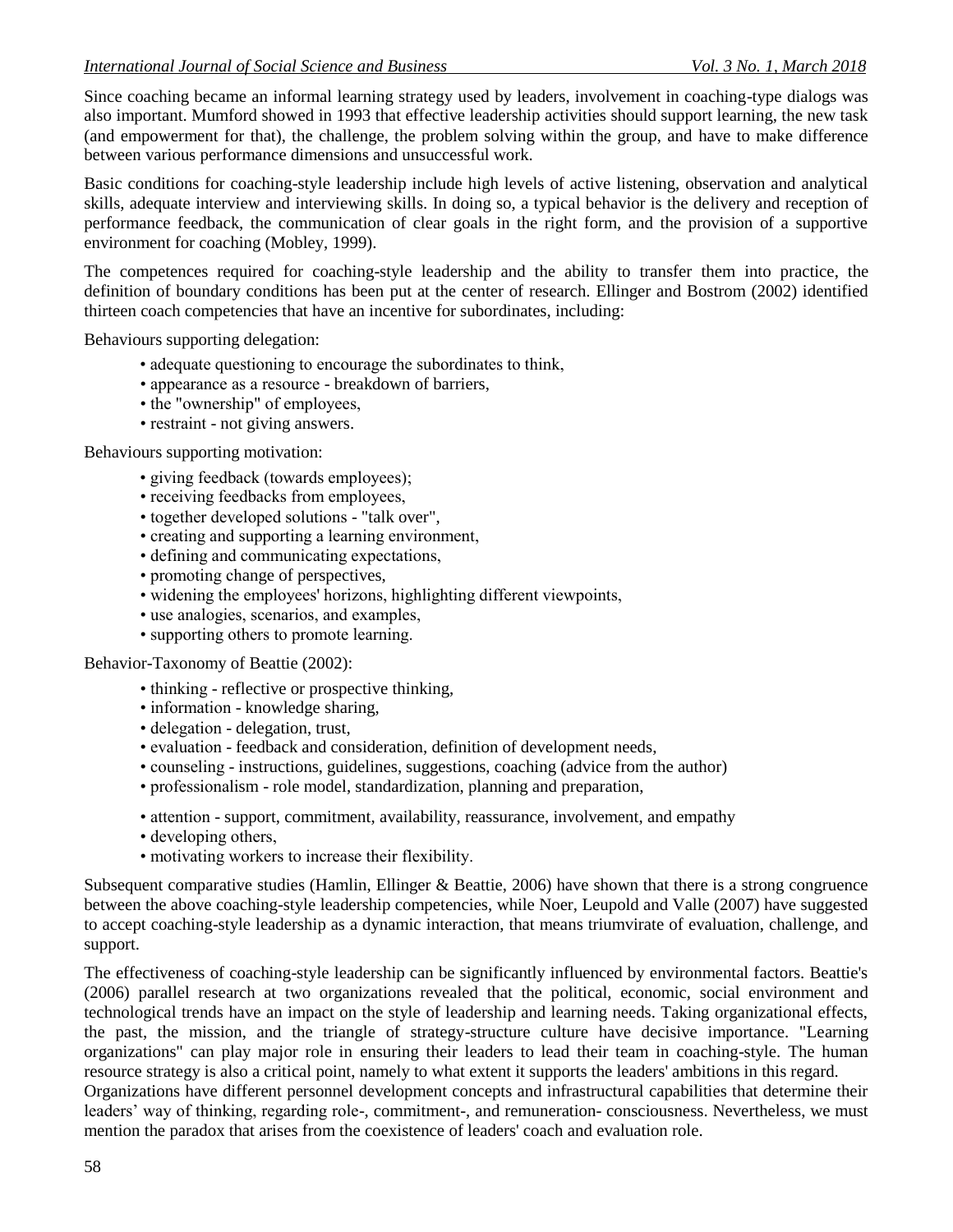This duality may put the employees in a way that is opposed to openness, which is why they do not fully reveal their thoughts, problems, and mistakes. Referring to Ellinger's (1997) research, the leader should be able to flexibly switch between the executive coaching skills and the slightly harder styles of managerial roles, the implementation of which requires an exceptionally high degree of emotional maturity.

The lack of motivation for coaching, coaching makes it more difficult, but rather makes it impossible for a leader to act as a coaching-style leader. The coaching relationship between the manager and his subordinate must be based on mutual trust and openness. If that is not the case, this is the first and most important thing to do. The leader must first trust himself, be able to act as a coach, create a coaching atmosphere, and be so committed to motivating his subordinate to learning.

Also from the subordinate side, we can outline the behavioral features that help increase the efficiency of the aforementioned collaboration.

These are as follows:

- looking at your own actions from an objective (less subjective) point of view,
- curiosity about consequences of their own and others' actions,
- accepting that others may be more informed in certain areas,
- ability to boldly share your various comments with your leader,
- willingness and ability to receive feedback as well,
- motivation for development and learning for the whole coaching process.

The latter one characterizes a central question: "Does the leader have to apply coaching as a temporary intervention, or does he continually make it part of the daily routine management?"

The question is, in my opinion, very good, and the answer generates some degree of differentiation with regard to the applicable methodology. I think both of them have their own place and role. The former one is more like a "classical" coaching approach, while the latter one is a much more complicated approach and practice requiring a more complex approach to other techniques, and other coach or leadership roles, behavior repertoires, and a list of leadership competencies, to report.

Leaders are in an exceptional position to communicate on a daily basis with their employees, so they can have almost permanent influence on their work-related learning processes. Consequently, coaching-style leadership can become an informal activity that is fueled by leadership-subordinate dialogue. In practice, this often exacerbates conversations about performance or development opportunities. By outlining the path of development, regardless of the originator, almost at the same time, the leader must define the ways in which he/she should be able to achieve the goal. In most cases, for example, this may mean that a leader, as a result of a dialogue, commits himself to a questioning technique that helps him to deepen his subordinate in thinking about himself.

But even if the leader gives feedback to a colleague or a role-play, he or she may become involved. In practice, a coaching-led leader can choose from a number of behavioral patterns found in empirical research, one or more of them, or even "overwhelming" leadership repertoires.

Coaching-style leadership has tried to involve different people in parallel. According to Grant (2006), it is familiar with Erikson's therapy, where therapists use medical diagnostic methods, try to stimulate their clients' attention to simple problems by asking simple questions. Based on this, coaching-style leadership at the workplace should be characterized by the following points:

- problems often come from a scarce behavior repertoire,
- we have to focus on finding solutions,
- the awareness that the client's life is known deeply by himself than by his coach,
- the coach can learn himself,
- the coach can help his client to identify his resources,
- action-oriented, concrete goal-setting,
- a relatively rapid, future-oriented behavioral change,
- a coach who enhance customer engagement,
- a coach who motivate his client towards new thinking directions.

It should be emphasized that the principles of self-directed learning help approach-centered problem solving.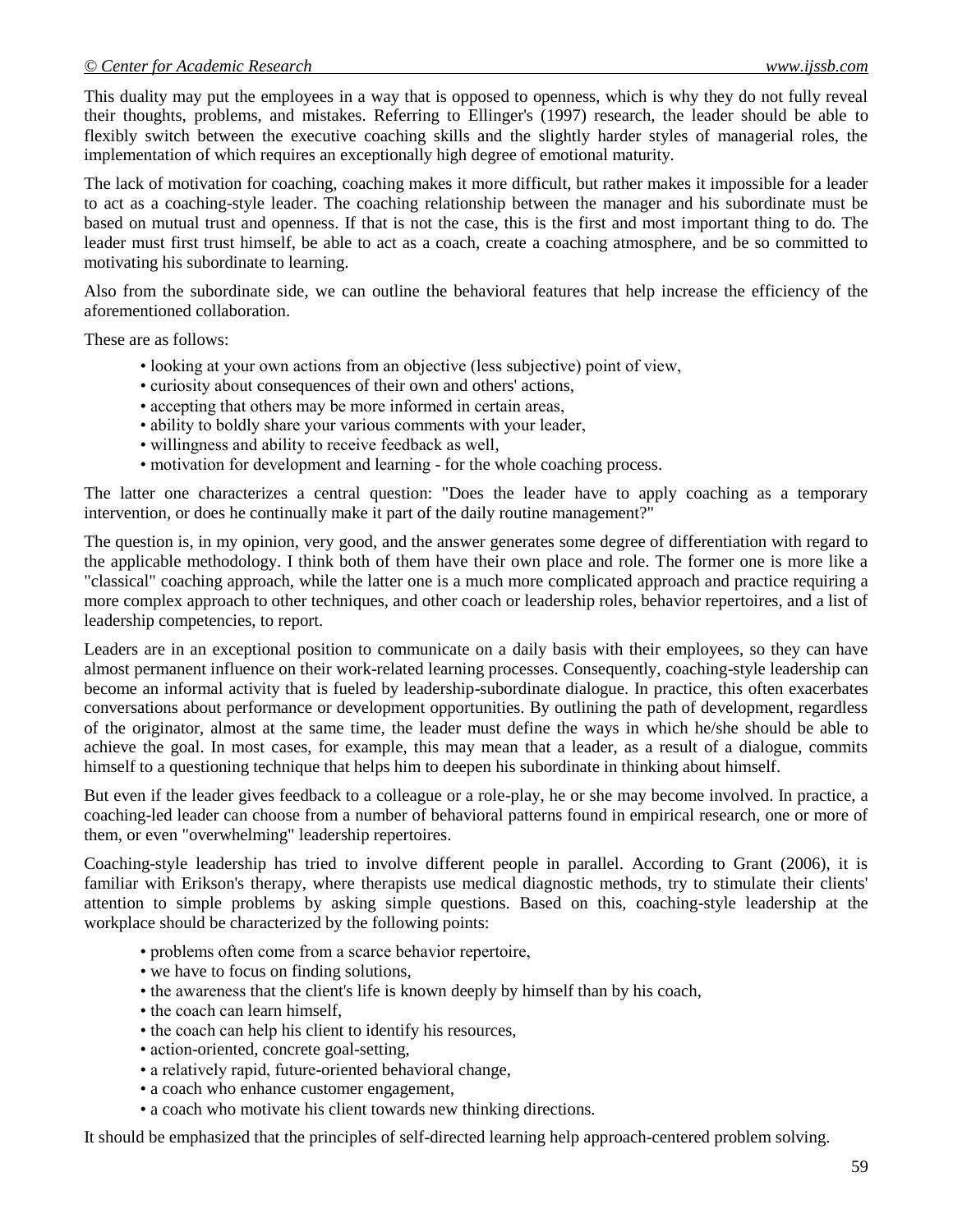Let's take an example.of self-directed learning help approach-centered problem solving. Let's look at this one example.

Alice, is one of the subordinate of Alexander. Alexander is the senior IT manager. Alice was given a task from the CEO, to make a presentation that shows a strategy for developing a new computer system. Alice asked Sandor to help her and review her presentation as she thought her boss had a great experience in this field. They sat and reviewed the material. Sándor soon realized that Alice's presentation was far from reality, so in the next two weeks, the material was being discussed three times. In connection with the costs, Alexander intensively began to ask Alice, pointing to comments, from the point of view of the expected reactions of future audiences, as Alice had so far described. Alexander asked most of the costs for Alice because he knew that his colleague had the biggest mistakes in this area. This was the most brilliant and hardest part for both of them. Finally, Alice returned to the next meeting with budget alternatives, this time from several perspectives, much more realistically considering her plans. Alexander has proved (for himself too!) That he can motivate Alice, be able to ask questions that stimulate her thinking and give her a "margin" to mobilize the potential of his colleague.

In summary, Sándor applied appropriate questioning techniques to Alice's ability to come up with the right solution, as she was given the task of delivering the presentation.

On the other hand, coaching is about behavioral change, but it is not a mechanical, stimulus-responsive point of view, but rather a personality-centered approach. Classical behavior-based technology often involves modeling, feedback, formatting, successive small steps, self-management, reward, reinforcement, and practicing new behaviors. The behavior-based approach of coaching begins with clarifying what is actually what the client expects and then helps him deliver it to the desired state (Peterson, 2006).

The following example highlights the practical applicability of a behavioral approach to coaching-style leadership.

Peter is a production manager at a marine engine manufacturing company. Thomas, who is technically highly trained, but his social behavior leaves something to be desired, often makes immature, rough comments. Peter has repeatedly warned Thomas about such deficiencies, who, however, waited for Peter to stand by him. Peter told him not to count on this until he developed these abilities. Peter decided to fill out a questionnaire with Thomas's internal and external clients so that Thomas could better understand what skills he should develop. Peter invited Thomas to have a lunch together, and then tried to clarify the results of a survey at a three-hour meeting. Thomas did not accept the personal traits of the survey results. This was the beginning of a one-year process, outlining the probable consequences of unchanging, then the questions came, and a significant, positive change occurred in Thomas's behavior. Thomas realized that in vain the high level of technical knowledge, his job can not be successfully filled with heavily incomplete social competencies. He accepted the development plan for himself, and committed to walke along the "road."

In this case, feedback from third parties helped Thomas change its behavior by recognizing that if he was willing to change his behavior, he would be able to interact with his clients more professionally.

After the two approaches discussed above, we can not miss one of the most popular psychological trends of today, the cognitive approach.

The basis of this is cognitive therapy, which emphasizes that the person's psychological state depends to a great extent on his cognitions and thoughts. (Auerbach, 2006)

Consequently, cognitive therapists often help their clients explore the mistakes of their thinking by exchanging them with more accurate, more useful cognitions. They motivate for a more realistic worldview. Cognitive coaching helps you in reviewing the mindset and behaviors of your customers, in mapping the deep-seated patterns that determine behavior. By breaking down the cognitive and emotional barriers, the coachee's selfknowledge becomes more realistic, more accurate. His way of thinking develops, while his internal stability and self-acceptance increases, so the repertoire of his behaviors is expanded.

Let's take an example for that too.

Emil is a mid-level leader at R & D. His new subordinate, Anna is out of the team's culture with her behavior. At her previous job she worked hard and her bosses evaluated her efforts. There are significant organizational differences between the two jobs.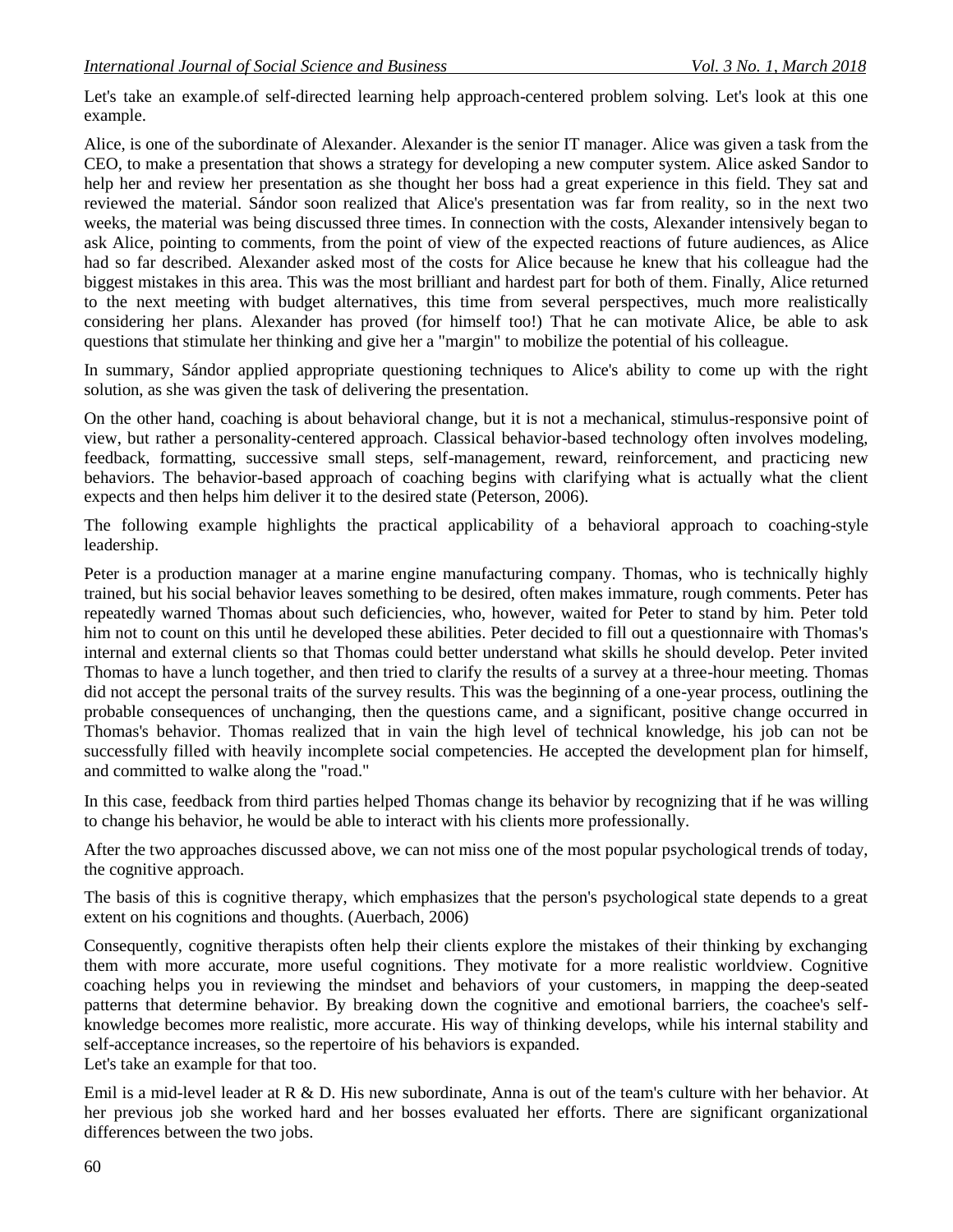Emil had already seen the time to talk about it all at the beginning, so he openly told Anna what he thought. They sat down and honestly told each other what they think and feel. Emil said that as leader he can observe Anna's behavior. He also informed his colleague that as a leader, his duties include eliminating external and internal obstacles that hinder his staff. They met many times and talked about events, so Anna was able to tell him about her thoughts and emotions. They discussed different approaches of current problems. This coaching-style leadership allowed Anna to deepen her self-awareness, reveal the relationship between her mental models and her behavior. She could test new behaviors and behavioural mechanisms - in the new cultural environment - that she was constantly supported by his coaching-style leader.

*Coaching-style leadership can be approached from several point of views (streams), as we could see in the previous sections. This will increase the chances of effective leadership-style coaching by leaders who are trained in coaching-style leadership to become effective coaches for their subordinates. They can commit themselves to one or the other - sympathetic point of view, closer to their personality, but of course the above-mentioned streams can also be combined.*

*Despite the fact that coaching-style leadership can bring many positive individual and organizational results, it has its own application frameworks for which a more detailed exploration is still to be expected.*

*At the same time, almost every leader has the opportunity to become an effective coach. Most managers, however, have no coaching, psychological or therapeutic background, so it is suggested to them that at least one of these areas, in theory, where practical application sometimes is difficult, but exciting and joyful.*

### **REFERENCES**

- AUERBACH, J.E.: Cognitive coaching. In D.R. Stober & A.M. Grant (Eds.), Evidence based coaching handbook. 2006, pp. 103-127. Hoboken, NJ: John Wiley & Sons.
- BEATTIE, R.S.: HRD in the public sector: The case of health and social care. In S. Sambrook & J. Stewart (Eds.), Human resource development in the health and social care context. 2006, London: Routledge.
- ELLINGER, A.M.: Managers as facilitators of learning in learning organizations (unpublished Doctoral dissa University of Georgia at Athens, GA), 1997.
- ELLINGER, A.D., & BOSTROM, R.P.: An examination of managers' belief about their roles as facilitators of learning. Management Learning, 2002, 33 (2): 147-79.
- EVERED, R.D., & SELMAN, J.C.: Coaching and the art of management. Organizational Dynamics, 1989, 18: 16-32.
- GRANT, A.M.: Solution-focused coaching. In J. Passmore (Ed.), Excellence in coaching: The industry guide. 2006, pp. 73-90. London: Kogan Press.
- HAMLIN, R.G., ELLINGER, A.D., & BEATTIE, R.S.: Coaching at the heart of managerial effectiveness: A cross--study of managerial behaviours. 2006, Human Resource Development International, 9 (3): 305- 331.
- HUNT, J.M., & WEINTRAUB, J.R.: How coaching can enhance your brand as a manager. Journal of Organizational Excellence, 2002, 21 (2): 39-44.
- GORDON, T.: Vezetői eredményesség tréning, Budapest, Assertiv Kiadó, 2003.
- KOMÓCSIN, L.: Módszertani kézikönyv coachoknak és coaching szemléletű vezetőknek I., Budapest, Manager Könyvkiadó, 2009.
- KUNOS, I.: A saját coaching koncepcióm bemutatása, különös tekintettel az executive coachingra, Kvalifikációs szakdolgozat, Business Coach Akadémia, Budapest, 2010.
- KUNOS, I.: Vaslady, in: 77 tanulságos történet vezetőkről coachoktól és tanácsadóktól, szerk.: Komócsin Laura, Budapest, Manager Kiadó. 2010. 117-118. old.
- KUNOS, I. KOMÓCSIN, L.: Coaching-orientált vezetői személyiségvizsgálat a hazai gyakorlatban, II. Magyarországi Coaching Konferencia, Budapest, 2009.
- KUNOS, I. KOMÓCSIN, L.: Vezetői személyiségvonások összehasonlító vizsgálata a hazai coaching gyakorlat és coach képzés fejlesztése érdekében, Humánpolitikai Szemle, 21. évf. 2010. január 34-52. old. .
- KUNOS, I. KOMÓCSIN, L.: Coaching related findings of a comparative personality survey. Társszerző: Komócsin Laura. In: European Integration Studies, Volume 8, Number 1 (2010), Miskolc University Press. pp 81-106.